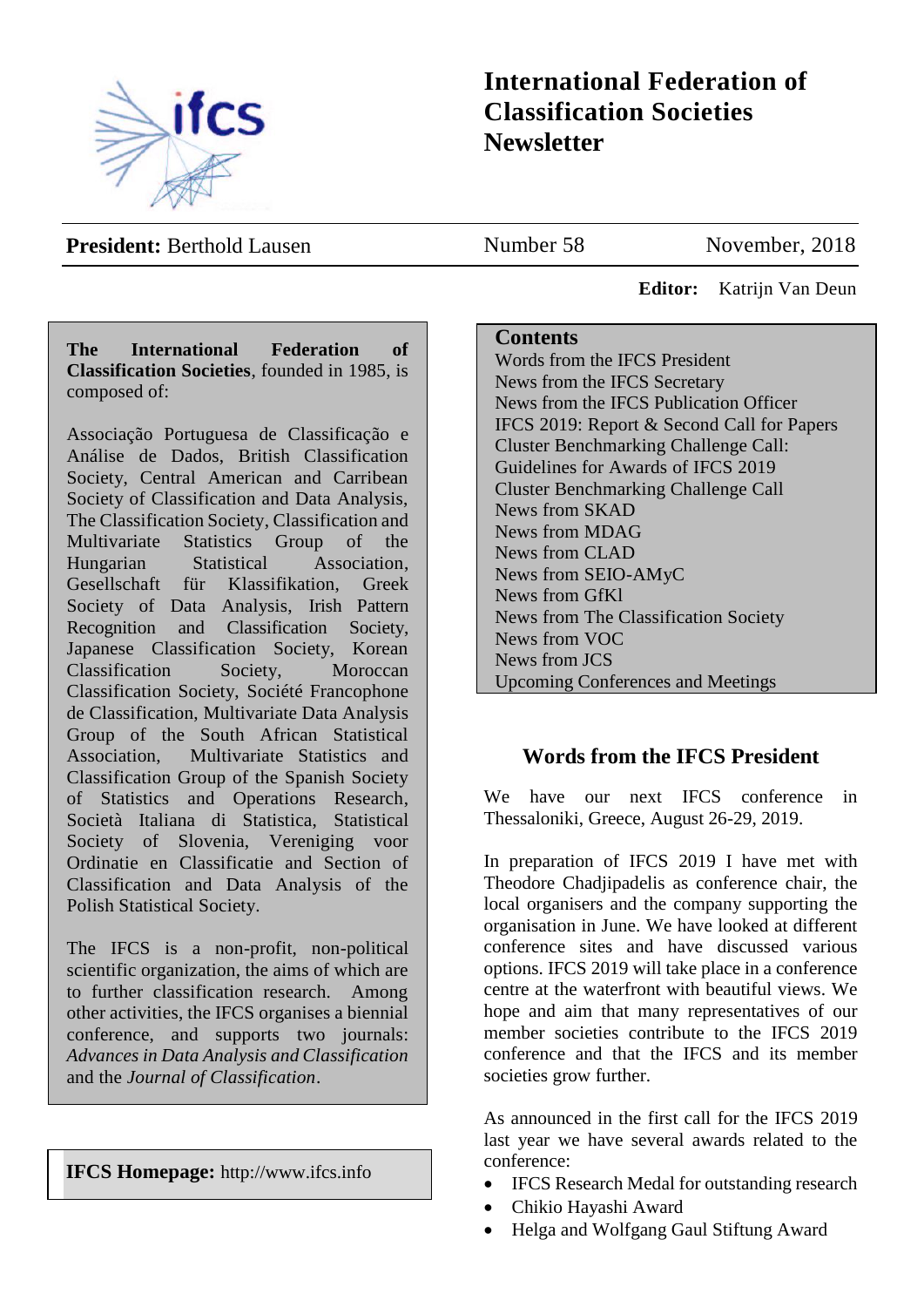• Student/Postdoctoral Fellow Paper Competition and Travel Award

The deadline for nomination is January 15, 2019. The Award Committee does not guarantee that nominations received thereafter would be considered. Nominations must be submitted to the chair of the award committee Maurizio Vichi email: [maurizio.vichi@uniroma1.it.](mailto:maurizio.vichi@uniroma1.it)

The guidelines are included in the IFCS newsletter and will be available via the conference webpage.

I am looking forward to meet you at IFCS 2019 in Thessaloniki.

> Berthold Lausen IFCS President

# **News from the IFCS Secretary**

Since the last newsletter, the IFCS Executive Committee (EC) had two Skype meetings on 3 July 2018 and 29 August 2018. Much of the two meetings was devoted to the preparation of the IFCS 2019 conference in Thessaloniki; a report on this can be found elsewhere in this Newsletter.

The EC has received expressions of interest for hosting the IFCS 2021; we expect to receive a full bid in the near future.

Finally, in the third attempt, the IFCS Council has approved a set of changes to the IFCS Constitution and Election Rules that had been proposed by the EC first in 2016 and had then been amended twice. The updated versions are now accessible on the IFCS website. The majority of proposed changes are just clarifications of some procedures (such as including the borderline number of members a member society must have in order to have two delegated in the Council and in order to pay higher dues); furthermore Data Science is integrated in the statement of scope and purpose, conferences, awards and Protocol Agreements with other societies are also now described more explicitly in the Constitution.

For some time the EC plans to produce a new visualisation of the worldwide distribution of IFCS Member Societies and their members. This is not trivial because not all Member Societies are organised in line with the borders of nations and many have an international membership. Please contact me or the President Berthold Lausen if you have any ideas for this.

In previous months the EC has asked Council Representatives, Presidents, Treasurers and Newsletter Distributors of the IFCS Member Societies for their consent for publishing the IFCS Directory with names and email addresses on the IFCS Website. This was made necessary by the new data protection regulations of the European Union. The IFCS Directory is now online again (with some names still missing; if you are currently not listed but belong on the list you can still inform me and then you will be added).

Please note that the IFCS Directory needs to contain updated information on the Societies' Presidents, Treasurers, Council Representatives and Distributors of the IFCS Newsletter (names, email adresses and terms of office). Any change should be emailed to the IFCS Secretary (c.hennig@ucl.ac.uk).

A bit of personal news is that I will move in December to Bologna, Italy, in order to take a new position there.

With all the best wishes,

Christian Hennig IFCS Secretary

# **News from the IFCS Publication Officer**

There is not much news from my side. I would just like to take the opportunity to thank all of the member societies who have contributed to this newsletter. Also, I would like to point out that the conference website [http://www.ifcs2019.gr](https://email.campus.uvt.nl/owa/redir.aspx?C=uP2bz97x-_hkPYvxfPRs-xV9IonsZsTImKL183LdlbqOT0bcIrvVCA..&URL=http%3a%2f%2fwww.ifcs2019.gr) has been updated and has just opened for registrations.

> Katrijn Van Deun IFCS Publication Officer

# **IFCS 2019: Report & Second Call for Papers**

#### **Conference Setup**

The 2019 conference of the International Federation of Classification Societies (IFCS) will take place at the Thessaloniki Concert Hall (Thessaloniki, Greece) from August 26 to August 29, 2019. The venue is located along the coast of the city, close to the city center and the airport. The conference opening will take place on August 26 late afternoon and pre-conference workshops will be held. The conference sessions will start on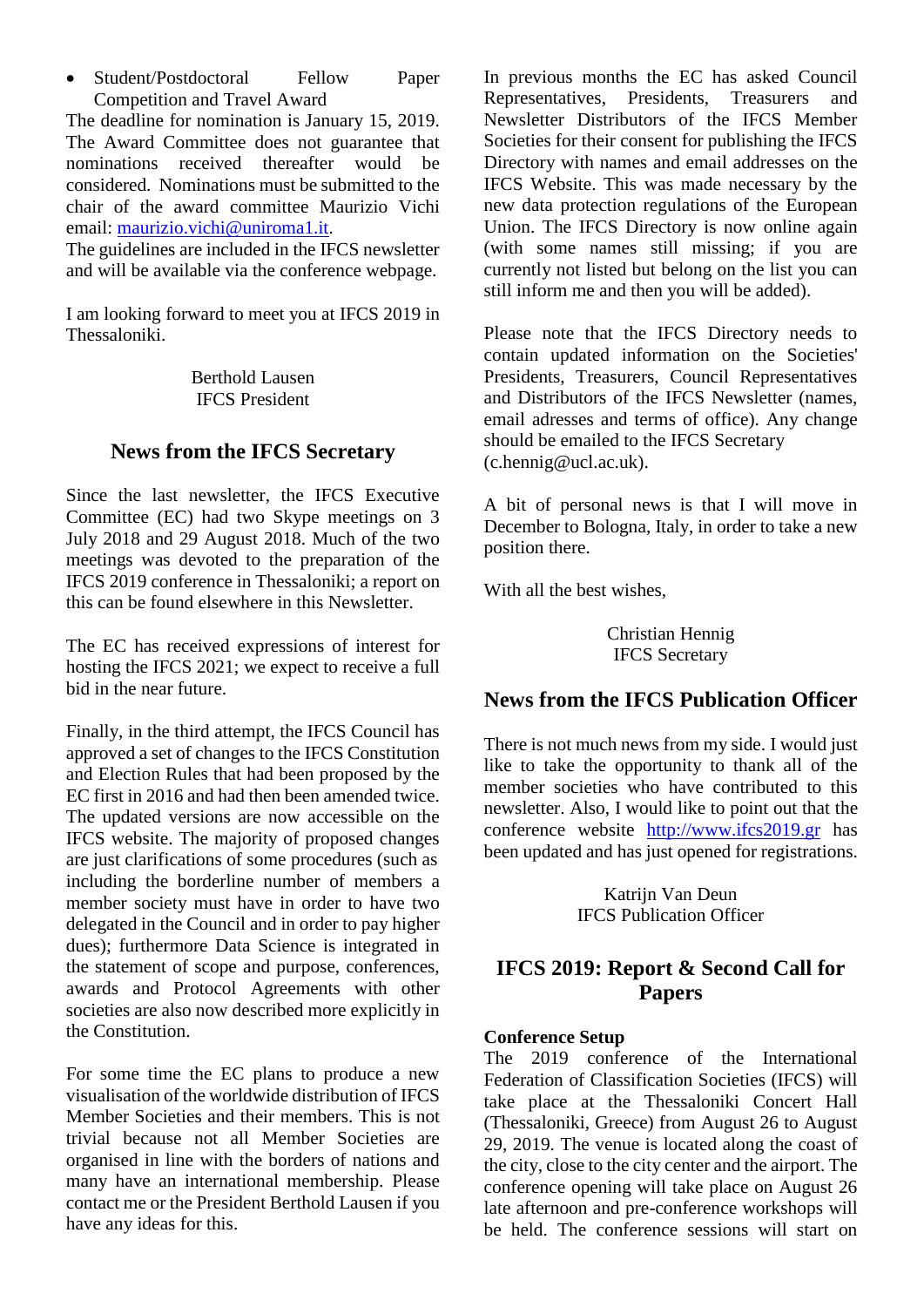August 27 in the morning, and will close on August 29 with a full day conference program and a conference dinner. The conference will include a President's invited session and a Presidential address, invited presentations, invited and contributed sessions. The following awards and medals ceremony will be scheduled at the conference.

- Helga and Wolfgang Gaul Stiftung Award (age  $< 30$ )
- Chikio Hayashi Award (age 30–35)
- IFCS Research Medal for outstanding research achievements (age  $>$  35)
- Student/Postdoctoral Fellow Paper Competition and Travel Award (age 22–29)
- [Cluster Benchmarking Competition](https://ifcs.gr/wp-content/uploads/2018/10/Call_challenge3.pdf) Award

For more information, see the [IFCS 2019](https://ifcs.gr/wp-content/uploads/2018/11/IFCS2019_GuidelinesForAwards.pdf)  [Guidelines for Awards](https://ifcs.gr/wp-content/uploads/2018/11/IFCS2019_GuidelinesForAwards.pdf) and the call for the Cluster Benchmarking Challenge further on in the IFCS newsletter.

Contributed papers from scholars and practitioners are invited on any of the topics below as well as on related issues: Data Analysis and Classification in the Natural Sciences, Engineering, Medicine and Biology / Banking and Finance / Bioinformatics and Biostatistics / Biomedical Data Analysis and Imaging / Business and Industry / Classification, Discriminant Analysis, and Supervised Learning / Clustering and Unsupervised Learning / Complex Event Processing / Data Analysis in Archaeology / Databionics / Exploratory Data Mining / Formal Concept Analysis / Functional Data Analysis / Geospatial Planning / Graphics and Vision / High Dimensional Data and Dimension Reduction / Image Analysis and Computer Vision / Information Retrieval and Library Science / Impact of Technical Revolution, Globalization on Statistical Process / Knowledge Discovery / Linguistics and Musicology / Machine Learning and Pattern Recognition / Marketing and Management / Medical and Health Sciences / Neural Networks and Deep Learning / Psychology and Educational Sciences / Social Network Analysis / Sparse Modeling / Statistical Data Analysis, Statistical Models and Model Selection / Swarm Systems / Symbolic Data Analysis / Text Mining, Web Mining, and Ontology Learning / Visualization.

In addition, invited sessions will focus on the following topics:

History-Philosophy / Methodological Advances in Clustering and Classification / Exploratory Data Analysis and Data Visualization / Official Statistics Data Analysis in Economics and Business / Symbolic and Complex Data Analysis / Data Analysis in Biological and Medical Sciences / Statistical Modeling of Psychological Processes / Statistics and Data Analysis in the Social Sciences / Data Analysis in Education and Learning Analytics / Compositional Data Analysis / Analysis of Network Data / Social Networks

#### **Preliminary list of Invited Speakers**

- Maria-Florina Balcan, Carnegie Mellon, USA (to be confirmed)
- Vladimir Batagelj, University of Ljubljiana, Slovenia
- Theodoros Evgeniou, INSEAD, France
- Michael Greenacre, Pompeu Fabra University, Spain
- David Hunter, Penn State, USA
- Julie Josse, Ecole Polytechnique, France
- Andy Mauromoustakos, University of Arkansas, France
- Sofia Olhede, UCL, England

#### **Scientific Program Committee**

- Theodore Chadjipadelis, Conference Chair
- Berthold Lausen, ViceChair and IFCS President
- Tae Rim Lee, Vice-Chair
- Angela Montanari, IFCS President Elect
- Akinori Okada, IFCS Past President Elect
- Christian Hennig, IFCS Scientific Secretary
- Sugnet Lubbe, IFCS Treasurer
- Katrijn Van Deun, Publication Officer
- Eva Boj, SEIO-AMyC
- Paula Brito, CLAD
- Sanjeena Dang, CS
- José Dias, CLAD
- Giannoula Florou, GSDA
- Krzysztof Jajuga, SKAD
- Hans Kestler, GfKl
- Simona Korenjak Černe, SSS
- Peter Kovacs, HAS-CMSG
- Koji Kurihara, JCS
- Angelos Markos, GSDA
- Paul McNicholas, CS
- Fionn Murtagh, BCS
- Mauricio Vichi, CLADAG
- Roberto Rocci, CLADAG
- Mark de Rooij, VOC
- Niel le Roux, SASA-MDAG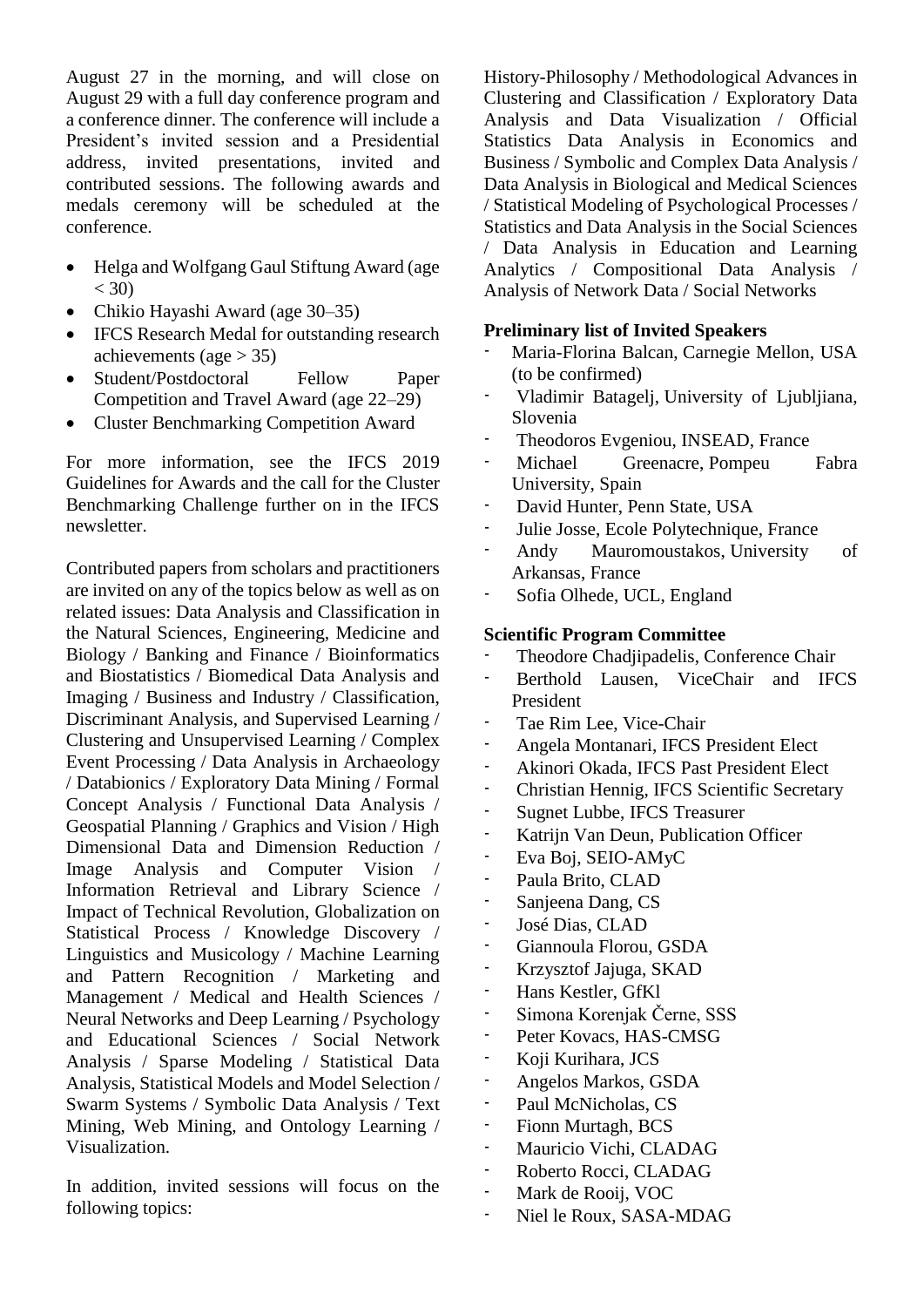## **Local Organizers**

- Theodore Chadjipadelis, Chair, Aristotle University Thessaloniki
- Giannoula Florou, President GSDA
- Sofia Anastasiadou, University of Western Macedonia
- Dimitris Karapistolis, Alexandrian Technological Institute of Thessaloniki
- Nikos Koutsoupias, University of Macedonia
- Angelos Markos, Democritus University of Thrace
- George Menexes, Aristotle University Thessaloniki
- Odysseas Moschidis, University of Macedonia
- Thanos Thanopoulos, Hellenic Statistical Authority
- Christos Tzimos, Hellenic Statistical Authority
- Despoina Amarantidou, ARTION conferences & events
- Vicky Bouranta, Secretary
- Marina Sotiroglou, Secretary Email: [ifcs2019@polsci.auth.gr](mailto:ifcs2019@polsci.auth.gr) Website: [http://www.ifcs2019.gr](http://www.ifcs2019.gr/)

#### **Submission of Abstracts**

Abstract submission and registration will be open on Monday, November 19, 2018 via [http://www.ifcs2019.gr.](http://www.ifcs2019.gr/) The new deadline for abstract submission and early bird registration is May 05, 2019. All abstracts will be subject to a peer review process. Notifications of acceptance will be sent on June 02, 2019.

#### **Important Dates**

| Monday, November 19,<br>2018 | Start early bird registration and<br>abstract submission |  |  |
|------------------------------|----------------------------------------------------------|--|--|
| <b>Sunday, May 05, 2019</b>  | Deadline for abstract submission                         |  |  |
| <b>Sunday, May 05, 2019</b>  | Deadline for early bird registration                     |  |  |
| <b>Sunday, June 02, 2019</b> | Notification of acceptance for abstract<br>submission    |  |  |
| <b>Sunday, June 23, 2019</b> | Deadline for standard registration                       |  |  |
| <b>Sunday, July 21, 2019</b> | Deadline for late registration                           |  |  |
| Monday, August 26, 2019      | Conference opening and pre-<br>conference workshops      |  |  |
| <b>August 27-29, 2019</b>    | IFCS-2019 conference sessions                            |  |  |

**Fees** (which include conference materials, an extended reception, coffee breaks)

|                                            | <b>Early</b><br><b>Bird</b><br>until May<br>5, 2019 | <b>Standard</b><br>until June<br>23, 2019 | Late<br>until July<br>21, 2019 | <b>On Site</b> |
|--------------------------------------------|-----------------------------------------------------|-------------------------------------------|--------------------------------|----------------|
| <b>IFCS</b><br><b>Societies</b><br>Member* | 260,00<br>€                                         | 300,00<br>€                               | 340,00<br>€                    | 370,00<br>€    |
| Non-                                       | 340,00                                              | 380,00                                    | 420,00                         | 450,00         |
| <b>Member</b>                              | €                                                   | €                                         | €                              | €              |
| <b>Student</b>                             | 150,00                                              | 150,00                                    | 150,00                         | 150,00         |
|                                            | €                                                   | €                                         | €                              | €              |

*\* IASC members are entitled to IFCS societies members reduced fees*

# **Guidelines for Awards of IFCS 2019**

## **IFCS Research Medal for outstanding research**

#### **Description of the award**

The International Medal for Outstanding research achievements in Classification, is an award to recognize the exceptional achievements of an individual scientist (at least 35 years old on 1 July 2019) who has made fundamental contributions to the advancement of Classification, Clustering, Data Science and related topics over a number of years, with at least 10 year from studies. The award is open to individuals whose research, teaching, service and advocacy has had international impact and significantly benefited Classification, Clustering and other topics of interest of IFCS. Members of the societies affiliated to IFCS are invited to submit and/or sustain nominations.

#### **Applicability and disbursement of the award Awards**: \$1000, plus medal (one award).

**Disbursement of the award:** It is compulsory that a candidate who has been selected for an award attends the IFCS conference and presents a paper in a scientific session. Under this condition, the IFCS Treasurer (or a designated representative by the President of IFCS) shall pay the award and give a certificate to the winners during the ceremony for awards of the IFCS Conference.

#### **Application for the award**

The candidate has to be nominated by a nominator who has to provide:

• an application form with his/her name and contact details; the candidate's name and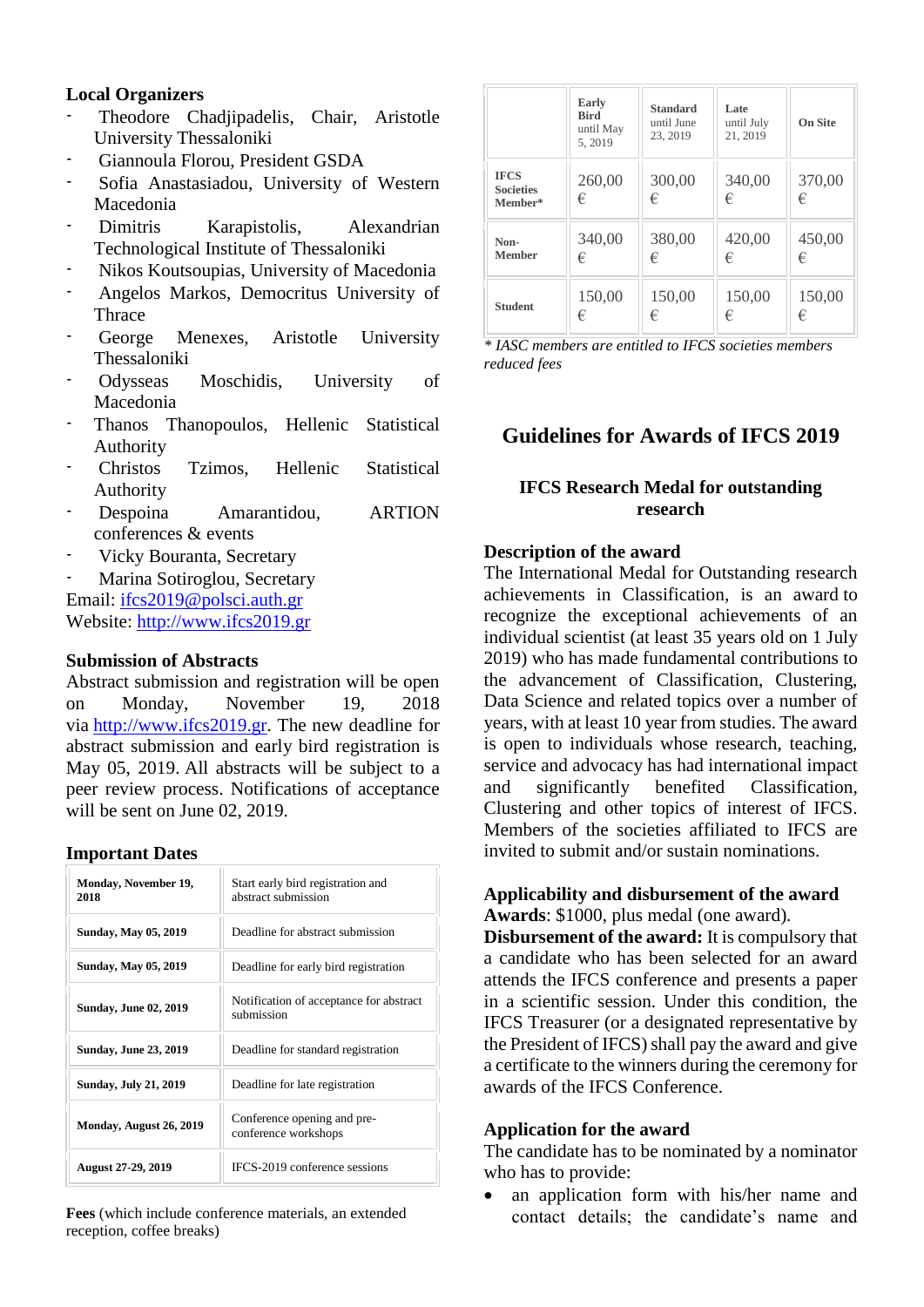contact details; a letter of reference of no longer than one A4 page of 11pt text;

- a report of a maximum 1500 characters (spaces not included) on the fundamental contributions to the advancement of Classification, Clustering, Data Science and related topics;
- a CV of the candidate with information according to the template provided, including the list of the top recent publications with citation count for each paper (google scholar);
- two referees, who will provide, in the due time (under the responsibility of the nominator), reports of a maximum of 1500 characters (spaces not included) in length on the scientific contributions of the candidate. If documents exceed the stated length, the extra content will **not** be passed to the Awards Committee.

## **Criteria of the evaluation:**

Originality of research, impact of research, quality of publications, innovation, other indicators of esteem reported by the nominator

#### **Required information**:

- the candidate's name and date of birth;
- contact details of the candidate (address, phone, e-mail);
- the candidate's memberships in IFCS Member Societies;
- the candidate's experience, expertise or education in classification, data analysis and related areas and contributions to these domains including any publications (with full references).

## **Chikio Hayashi Award**

#### **Description of the award**

This award is given biannually to young researchers working in the area of Classification, Clustering and related topics. All candidates must be aged at least 30 years but no more than 34 years on 1 July 2019 and must be authors of a paper to be presented at the IFCS Conference.

#### **Applicability and disbursement of the award**

**Awards**: \$1000 each award, plus plaque (the maximum number of awards for a given year will be set by the Executive Committee based on budgetary constraints).

**Applicability**: The number of awards should not depend on the number of applications, just on quality and budgetary constraints.

**Disbursement of the award:** It is compulsory that a candidate who has been selected for an award attends the IFCS conference and presents a paper in a scientific session. Under this condition, the IFCS Treasurer (or a designated representative by the President of IFCS) shall pay the award and give a certificate to the winners during the ceremony for awards of the IFCS Conference.

## **Application for the award**

The young researcher has to be nominated by nominator who has to provide:

- an application form with his/her name and contact details; the candidate's name and contact details; a supporting statement of no longer than one A4 page of 11pt text;
- a CV of the candidate with information according to the provided template, including the list of the top recent publications with citation count for each paper;
- two referees who will provide, in the due time (under the responsibility of the nominator), reports of a maximum of 1500 characters (spaces are not included) in length on the list of papers and CV of the candidate. Please note that if documents exceed the stated length, the extra content will **not** be passed to the Awards Committee. One letter can be written by the nominator.

#### **Criteria of the evaluation:**

Originality of research, impact of research, quality of publications, innovation, collaborations and teamwork, other indicators of esteem reported by the nominator.

#### **Required information**:

- the candidate's name and date of birth;
- contact details of the candidate (address, phone, e-mail);
- the candidate's memberships in IFCS Member Societies;
- the candidate's experience, expertise or education in classification, data analysis and related areas and contributions to these domains including any publications (with full references);
- the title of the paper submitted by the candidate at the conference.

## **Helga and Wolfgang Gaul Stiftung Award**

#### **Description of the award**

This award is given biannually to a young researcher with high potential working in the area of Classification, Clustering and related topics. All candidates must be aged less than 30 years on 1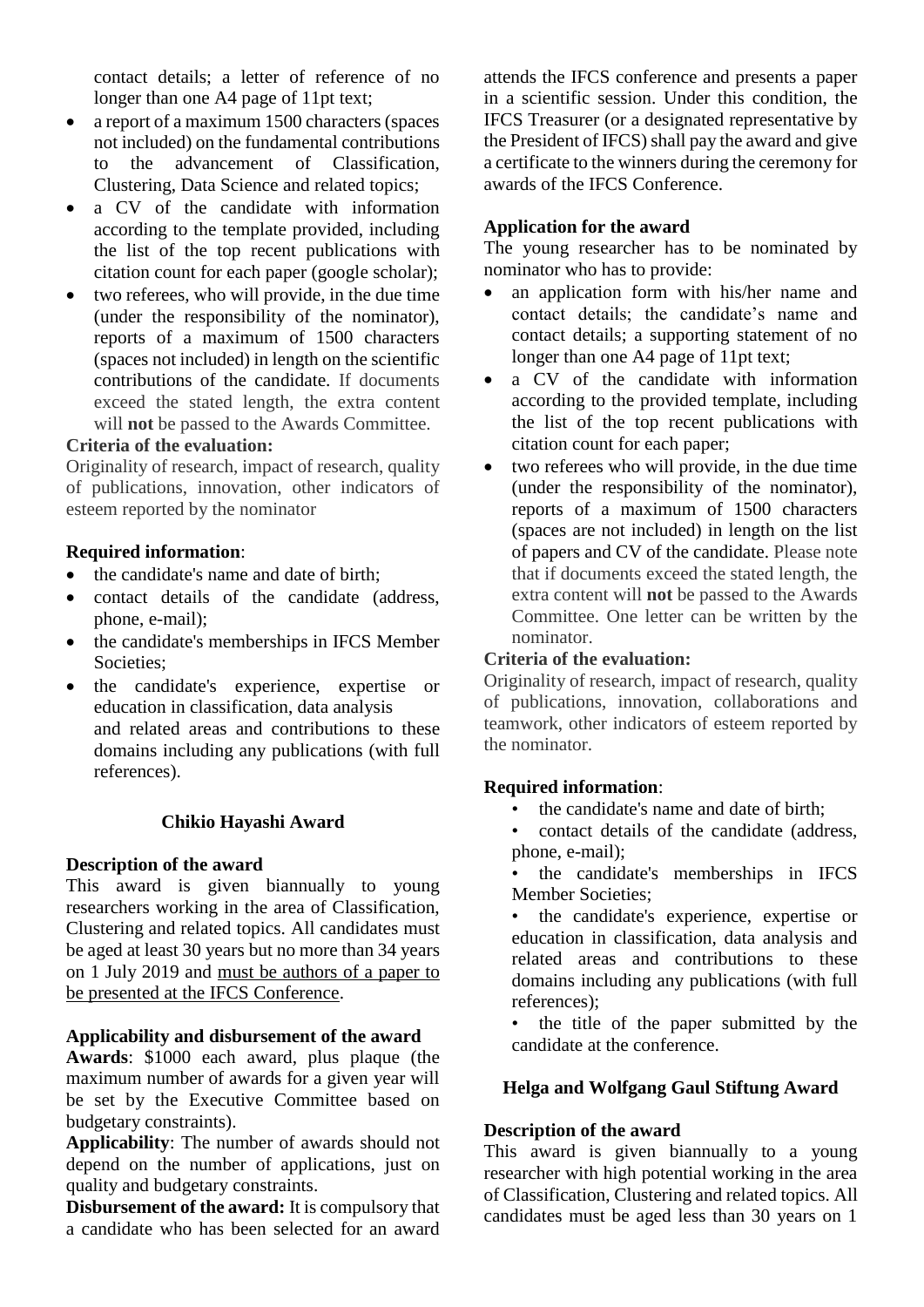July 2019 and must present a paper at the IFCS Conference.

# **Applicability and disbursement of the award**

**Award**: €2000 (one award).

The winner has to have demonstrated scholarly achievements in the field of classification and data analysis; if and only if this is not the case for any candidate, no award will be given.

**Disbursement of the award:** It is compulsory that a candidate who has been selected for an award attends the IFCS conference and presents a paper in a scientific session. Under this condition, the IFCS Treasurer (or a designated representative by the President of IFCS) shall pay the award and give a certificate to the winners during the ceremony for awards of the IFCS Conference.

# **Application for the award**

The young researcher has to be nominated by a nominator who has to provide:

- an application form with his/her name and contact details; the candidate's name and contact details;
- a CV of the candidate with information according to the provided template, including the list of the publications; the list may include preprints and conference presentations of which the nominator believes that they should be taken into account.
- two referees who will provide, in the due time (under the responsibility of the nominator), letters of support of a maximum of 1500 characters (spaces are not included) in length. Please note that if documents exceed the stated length, the extra content will **not** be passed to the Awards Committee. One of the two letters of support should be from a former or present supervisor, collaborator, or mentor. The other letter must be from a senior researcher in the field who neither is nor was supervisor, collaborator, or mentor of the person to be awarded, and is not from the same university. One letter can be written by the nominator.

# **Criteria of the evaluation:**

Demonstration of ability for high quality original research, originality of research, through quality of publications including, if requested by the nominator, preprints and conference presentations, innovation, collaborations and teamwork, other indicators of esteem reported by the nominator.

## **Required information**:

- the candidate's name and date of birth;
- contact details of the candidate (address, phone, e-mail);

• the candidate's memberships in IFCS Member Societies;

the candidate's experience, expertise or education in classification, data analysis and related areas and contributions to these domains including any publications (with full references);

• the title of the paper submitted by the candidate at the conference.

# **Student/Postdoctoral Fellow Paper Competition and Travel Award**

# **Description of the award**

This award is given biannually to graduate students (age less than 30 years on 1 July 2019) working in the area of Classification, Clustering and related topics who submit, as first author, papers to this competition. The paper is meant to be largely the work of the student/Postdoctoral Fellow. The paper should involve original methodological research, or a novel application, or a software, related to some aspect of Classification, Clustering, Data Science and related topics. The winners are invited to present their papers at a special junior research session of the IFCS and invited to submit their paper to ADAC or JOC for possible publication. The IFCS will offer a grant towards their attendance expenses, conference fees and the local/university hotel.

## **Applicability and disbursement of the award**

**Awards**: \$200 travel reimbursement for winners in the same continent of the IFCS conference and \$600 otherwise, plus certificate (up to two awards).

**Applicability**: The number of awards should not depend on the number of applications, just on quality.

**Disbursement of the award:** It is compulsory that a candidate who has been selected for an award attends the IFCS conference and presents a paper in a scientific session. Under this condition, the IFCS Treasurer (or a designated representative by the President of IFCS) shall pay the award and give a certificate to the winners during the ceremony for awards of the IFCS Conference.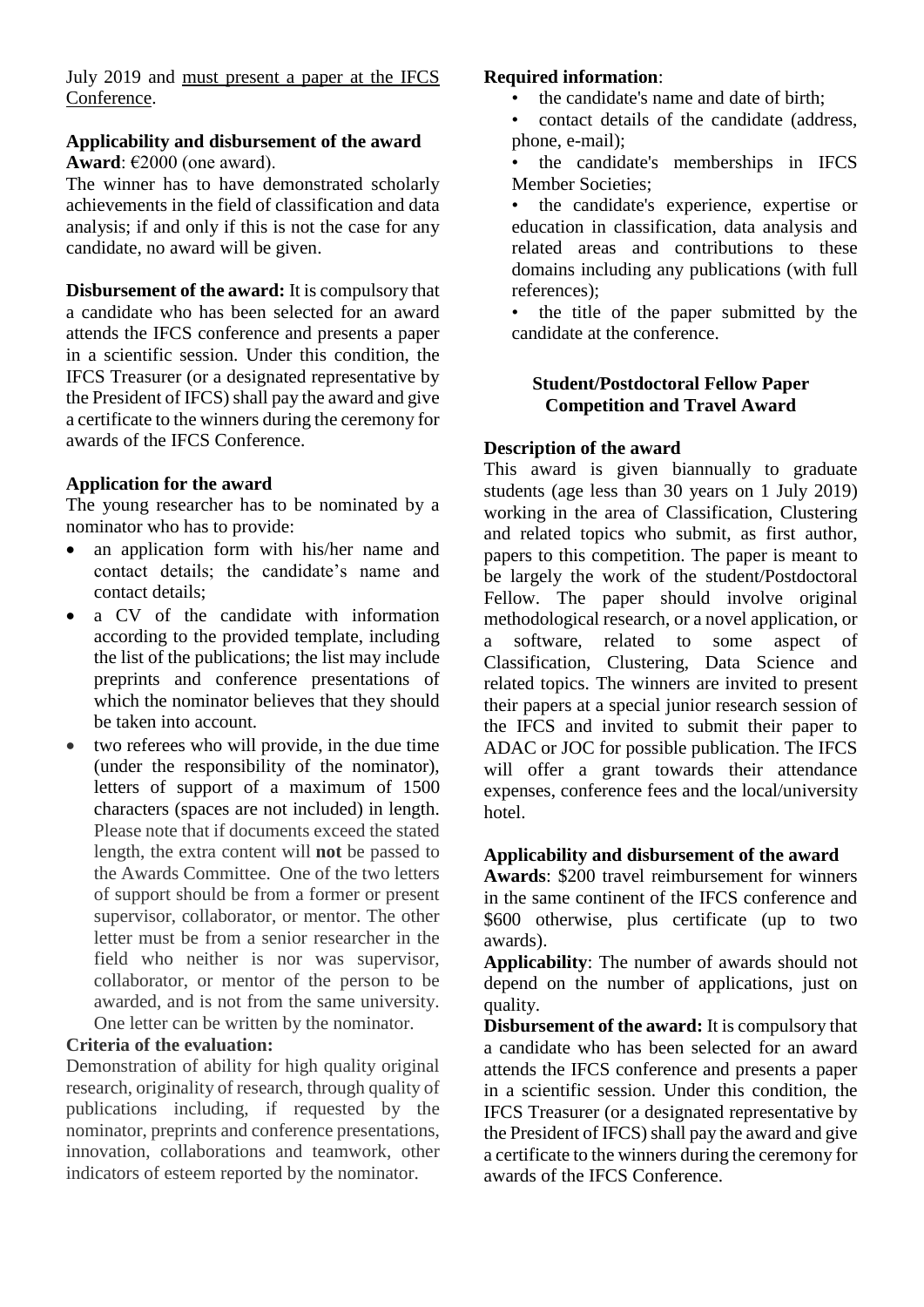## **Application for the award**

The competition candidates must submit a paper to the IFCS conference. The young researcher has to provide:

- an application form with his/her name and contact details; the candidate's name and contact details; a reference letter of no longer than few lines 11pt text and the name and contact details of a referee who will provide the report on the paper (at maximum 1500 characters, spaces not included) in the due time (please note that if the report will not arrive in time, the candidate will be excluded from the competition);
- a CV of the candidate with information according to the provided template.

## **Criteria of the evaluation:**

Originality of research, impact of research, quality of publications, innovation.

#### **Required information**:

- the candidate's name and date of birth;
- contact details of the candidate (address, phone, e-mail);
- the candidate's memberships in IFCS Member Societies:
- the location from which the candidate would travel to the conference;
- the candidate's experience, expertise or education in classification, data analysis
- and related areas and contributions to these domains including any publications (with full references);

the title of the paper submitted by the candidate at the conference.

#### **All awards**

**Deadline.** Deadline for nomination is January 15, 2019. The Award Committee does not guarantee that nominations received thereafter would be considered. Nominations must be submitted to the chair of the award committee Maurizio Vichi email: [maurizio.vichi@uniroma1.it](mailto:maurizio.vichi@uniroma1.it)

**Awards Committee:** Maurizio Vichi (chair), Tadashi Imaizumi, Rebecca Nugent, Józef Pociecha, Christian Hennig (IFCS secretary).

# **Cluster Benchmarking Challenge Call: Neutral Benchmarking Studies of Clustering**

The Cluster Benchmarking Task Force of the International Federation of Classification Societies (IFCS) is calling for neutral benchmarking studies in cluster analysis. This call is part of a challenge connected with the 2019 IFCS conference in Thessaloniki, Greece, August 26-29.

To achieve a cumulative building of knowledge on clustering and classification, careful attention to benchmarking (performance comparison of methods) is very important. New methods of data pre-processing, new data-analytic techniques, and new methods of output post-processing, should be extensively and carefully compared with existing alternatives, and existing methods should be part of neutral comparison studies. Benchmarking studies can frequently been found in supervised learning, but are less common in unsupervised learning.

The Task Force has written a white paper (for a preprint, see: https://arxiv.org/abs/1809.10496) that addresses the theoretical and conceptual underpinnings of benchmarking in cluster analysis, and some practicalities for performing sound benchmarking studies. The Task Force is now calling for individuals to contribute neutral benchmarking studies on cluster analysis as part of a challenge.

#### **Rules for submission:**

- Contributions for the challenge must be emailed to [Iven.VanMechelen@kuleuven.be](mailto:Iven.VanMechelen@kuleuven.be) .
- A contribution should comprise a report on a benchmarking study in the context of cluster analysis. This report should have a length of between 5 and 15 pages, including text, tables, figures and references; other materials can be submitted as separate files.
- The benchmarking study may compare methods of data pre-processing, clustering (potentially but not necessarily including the estimation of cluster parameters such as the number of clusters), and/or output postprocessing, and may use empirical or simulated data.
- Contributors should have a neutral point of view with respect to the methods studied in the contribution. This means that they should not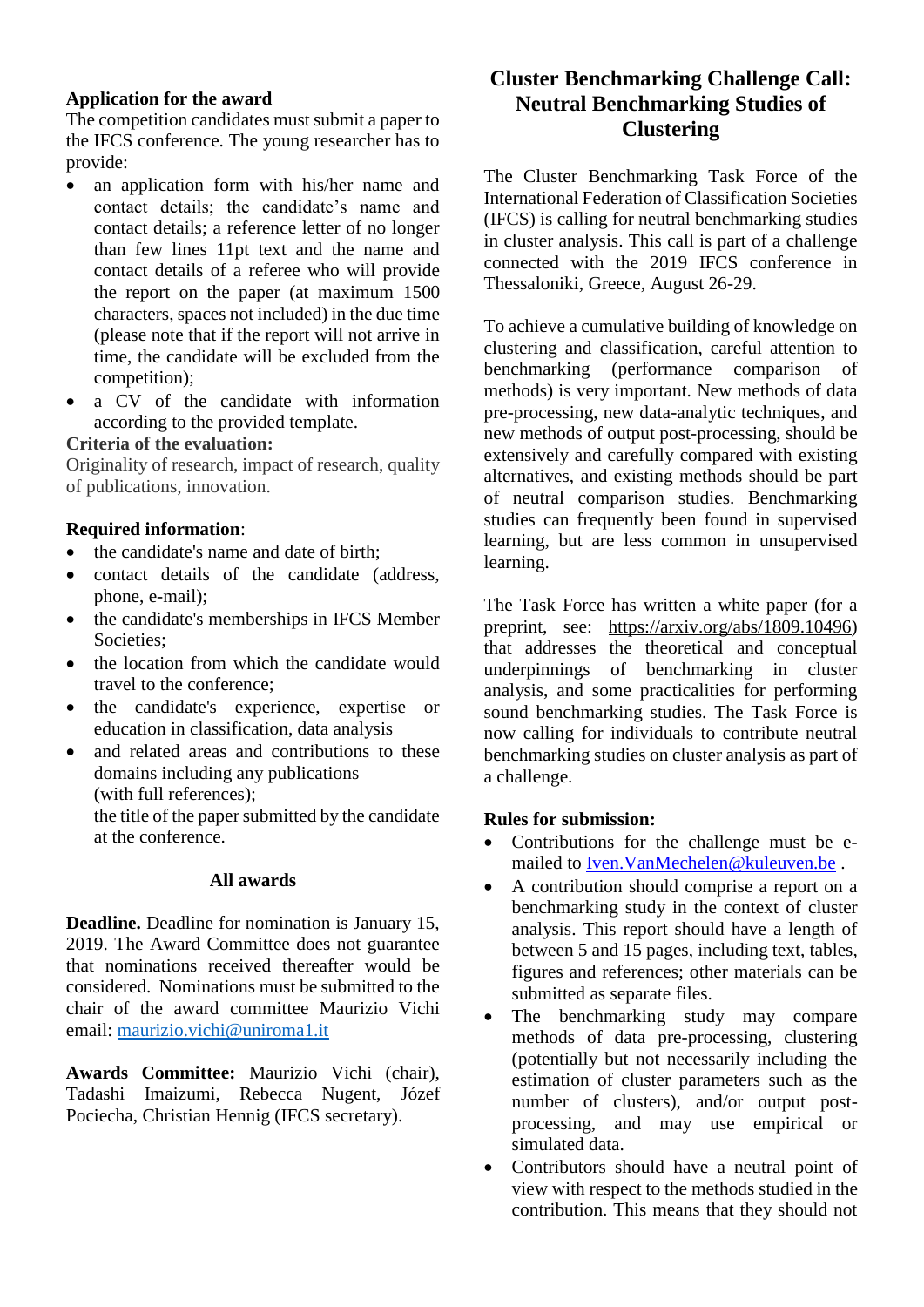be an author or co-author of one or more of the studied method(s). It is also expected that the contributors do not have a personal interest to promote any of the involved methods in particular.

• The deadline for submissions is March 15, 2019, 12:00 pm CET.

## **Competition guidelines:**

- Contributions to the challenge will be evaluated by the IFCS Task Force on Benchmarking.
- Major evaluation criteria will be:
- o the technical correctness and clarity of the report,
- o that the study shows a critical reflection on principles on which a sound benchmarking study should be based (which may be either in line or at odds with the principles outlined in the white paper contributed by the Task Force),
- o a detailed specification of the choices made in the benchmarking study at issue along with a justification of these based on the principles referred to above.
- Up to 8 contributions will be selected for a short presentation during one or two invited sessions at the 2019 IFCS conference in Thessaloniki, Greece (such a presentation will not conflict with giving another presentation at that conference). The authors of the selected contributions will be notified no later than April 25, 2019. Authors of selected contributions who cannot attend the conference will be invited to prepare a few slides on their contribution.
- During the closing session of the IFCS conference one or two of the selected contributions will be proclaimed winners of the challenge. The winners will receive a CRC/Chapman and Hall book voucher.
- Contact for questions: [Iven.VanMechelen@kuleuven.be](mailto:Iven.VanMechelen@kuleuven.be) .

# **All researchers interested in clustering and classification are most welcome to participate in this challenge!**

Anne-Laure Boulesteix, Rainer Dangl, Nema Dean, Isabelle Guyon, Christian Hennig, Friedrich Leisch, Douglas Steinley, Iven Van Mechelen, and Matthijs Warrens.

# **News from SKAD**

The 27th Scientific Conference of Classification and Data Analysis Section (SKAD) of Polish Statistical Society (the 32nd Taxonomic Conference) on "Classification and Data Analysis − Theory and Applicationsˮ was held between 9th-12th September 2018 in Austeria Hotel in Ciechocinek. The conference was jointly organized by SKAD, the Department of Econometrics and Statistics of Nicolaus Copernicus University in Toruń, and WSB University in Toruń. There were 68 participants, who presented 34 papers and 15 posters during 2 plenary sessions, 10 parallel sessions and a poster session.

The conference topics included: (a) theory (taxonomy, discriminant analysis, linear ordering, multivariate variables analysis, discrete variables analysis, symbolic data analysis, data visualization), and (b) applications (spatial data analysis; data analysis in finance, marketing, medicine, psychology, finance, marketing, medicine, psychology, archaeology, etc.; computer applications of statistical methods).

During the Section of Classification and Data Analysis members meeting, the following Council of the Section was elected for years 2019 and 2020:

- Krzysztof Jajuga (Wrocław University of Economics), President,
- Andrzej Dudek (Wrocław University of Economics), Vice-President,
- Barbara Pawełek (Cracow University of Economics), Secretary,
- Józef Pociecha (Cracow University of Economics), Member,
- Marek Walesiak (Wrocław University of Economics), Member,
- Krzysztof Najman (University of Gdańsk), Member,
- Grażyna Dehnel (Poznań University of Economics), Member,
- Andrzej Sokołowski (Cracow University of Economics), Member.

The 28th Annual Conference of Section of Classification and Data Analysis of Polish Statistical Society "Classification and Data Analysis: Theory and Applications" (local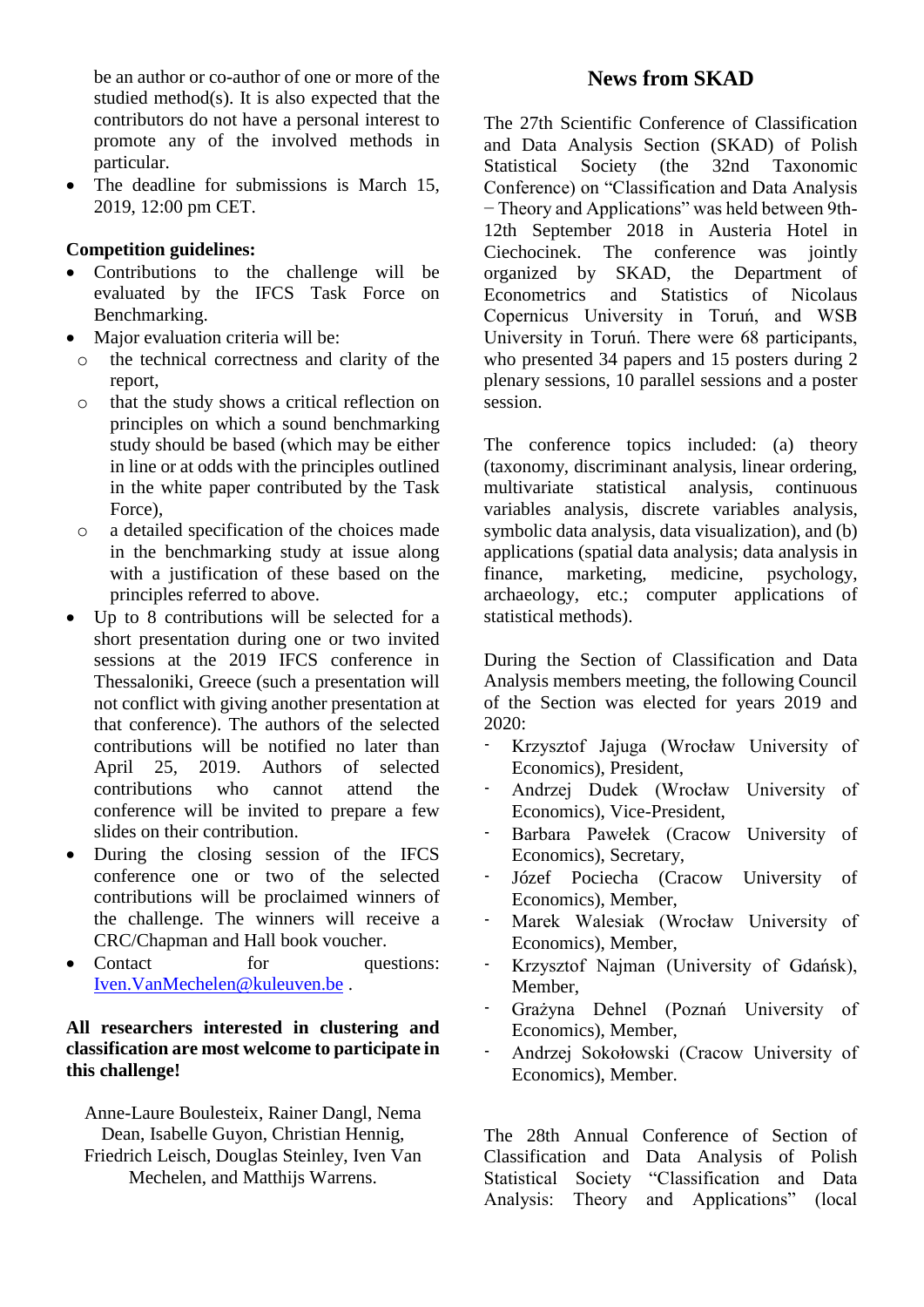organizer: University of Szczecin) will be held in September 2019.

## Mateusz Baryła

# **News from MDAG**

Registration is now open for the first Correspondence Analysis and Related Methods (CARME) conference outside of Europe. MDAG is hosting the CARME 2019 conference which will take place in Stellenbosch (South Africa), 4-6 February 2019. Plenary sessions will be presented by: Cajo ter Braak, Peter Filzmoser, Frédéric Lebaron, Johan Gower (via Skype), Angela Montanari, Riaan de Jongh and Hervé Abdi (to be confirmed). We invite all IFCS members who are intrigued by the wide range of applications of correspondence analysis and relevant related methods to consider this conference for your 2019 calendar. Information is available on the conference website: [https://carmesa2019.wixsite.com/conference.](https://carmesa2019.wixsite.com/conference) The annual MDAG meeting will take place during the SASA 2018 conference in Johannesburg, South Africa (26-29 November).

Johané Nienkemper-Swanepoel

# **News from CLAD**

## **JOCLAD 2019**

The XXVI Annual Meeting of the Associação Portuguesa de CLassificação e Análise de Dados (CLAD) will be held April 11-13 2019, at the School of Technology and Management of Viseu of Polytechnic Institute of Viseu. The meeting is addressed to researchers, teachers, students and users who share interests in the area of Classification and Data Analysis and related methods. It aims to promote and develop research in data science; increase scientific dialogue, cooperation, discussion and exchange between data scientists and companies; and stimulate the national scientific production in data science.

JOCLAD 2019 scientific program will include plenary and thematic sessions, contributed papers and poster sessions. Short courses will take place April 10th. Authors of the best research papers presented at JOCLAD 2019 are invited to submit full papers for publication in CLADMAp III, the next issue of CLAD's Book Series.

The meeting will also be an opportunity to visit the wonderful city of Viseu, in the center of Portugal: City of Viriato, Winemaking City, Garden City … and a milestone of sacred art and religious architecture.

JOCLAD 2019 program and further information will soon be available at website http://www.joclad.ipt.pt/joclad2019/, as well as at the CLAD website [http://www.clad.pt/.](http://www.clad.pt/)

# **CLAD Workshop on behalf of Fernando da Costa Nicolau**

A one-day workshop was held June 25 on behalf of Fernando da Costa Nicolau, who passed away last December 2017. The aim of the meeting was to celebrate his life and pioneer work in favor of CLAD and Data Science, either in academic or institutional perspectives among colleagues, students and friends, through scientific invited talks and personal testimonies.

On the occasion, a booklet of abstracts was published under CLAD and INE (the National Institute of Statistics) support. An online copy is available at de CLAD´s site. The workshop was hosted by the Faculty of Psychology of the University of Lisbon, CLAD headquarters.

Helena Bacelar-Nicolau

# **News from SEIO-AMyC**

IV International Workshop on Proximity Data, Multivariate Analysis and Classification. The annual meeting of the Multivariate Statistics and Classification Group, AMyC, of the Spanish Society of Statistics and Operations Research, will be held in the University of Salamanca of Spain in January 2019. For the news of the event see the web site: [http://amyc.seio.es/.](https://email.campus.uvt.nl/owa/redir.aspx?C=P8VIuIMt-pEx1KNPpIO1WE_r8pVNuNYP_5e79BZd9Ha5CyGIPjTWCA..&URL=http%3a%2f%2famyc.seio.es%2f)

## Eva Boj del Val

# **News from GfKl**

The sixth European Conference on Data Analysis (ECDA) takes place March 18-20, 2019 at the University of Bayreuth, Germany [\(www.ecda2019.de\)](https://email.campus.uvt.nl/owa/redir.aspx?C=CYLJbMyi1GR2-zAXQ6ijb6Ru09WZspEh3c64wwPTI3VVqh6IPjTWCA..&URL=http%3a%2f%2fwww.ecda2019.de). The ECDA format emerged from the annual meetings of the Gesellschaft für Klassifikation (GfKl), organized in cooperation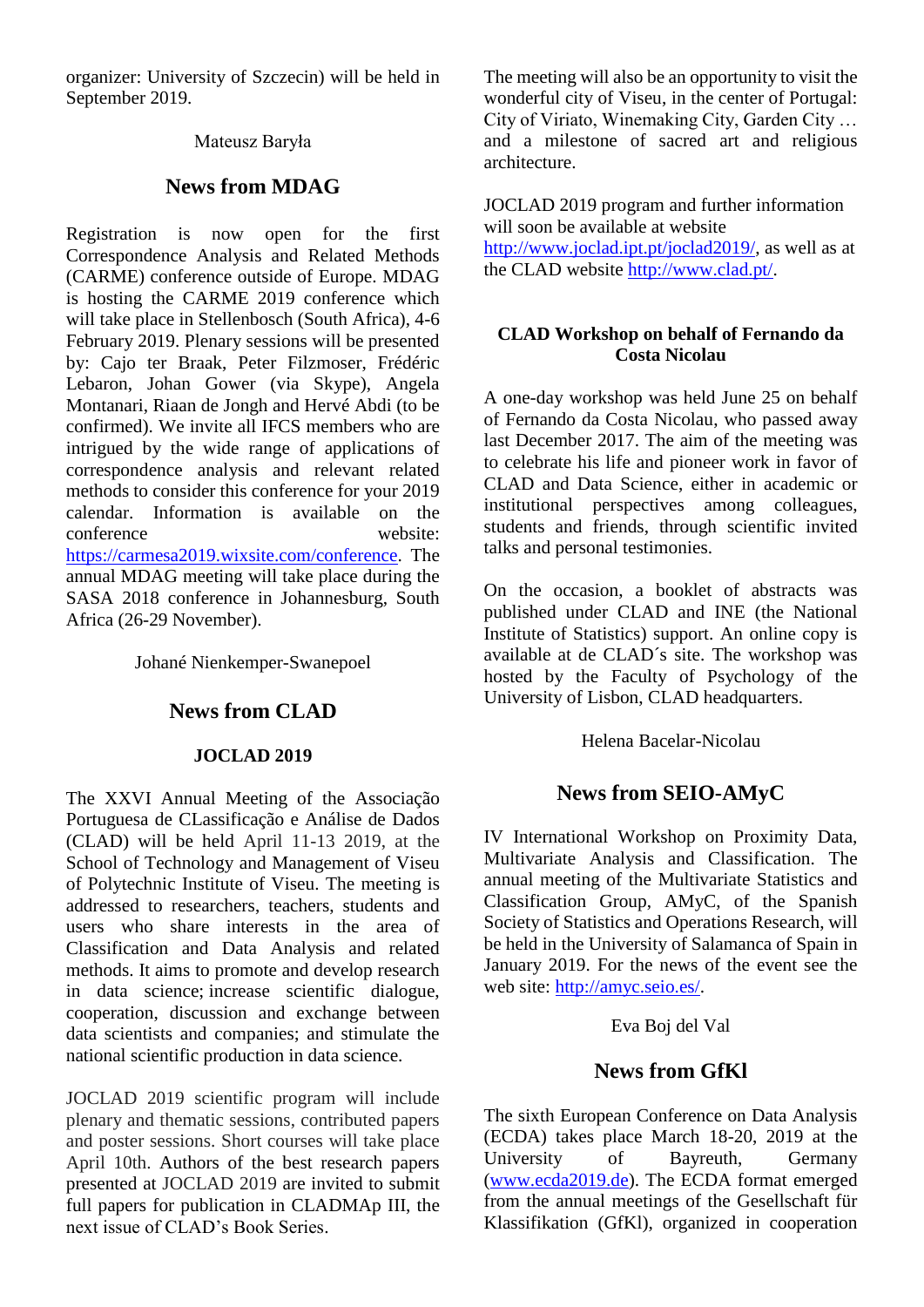with other member societies of the IFCS as well as the Gesellschaft für Informatik (GI) and the Deutsche Arbeitsgemeinschaft für Mustererkennung (DAGM). Researchers and practitioners from mathematics, statistics and computer science, but also from the natural, human, economic, engineering, and social sciences are brought together in an appealing conference format. Central concern is method development and application for the extraction of knowledge from data. The ECDA format is very successful. Following conferences in Luxembourg (2013), Bremen (2014), Colchester (2015) and Wroclaw (2017), the last conference at the University of Paderborn (2018) had 338 participants [\(www.ecda2018.de\)](https://email.campus.uvt.nl/owa/redir.aspx?C=jH9h58T1RtDj6DBJ1Vs3UAXmKyIyv8CxPb6-OFN-1spVqh6IPjTWCA..&URL=http%3a%2f%2fwww.ecda2018.de). About 200 plenary, semi-plenary and session lectures covered topics like Big Data, Text, Image and Web Mining, Knowledge Representation and Discovery, Online Algorithms and Algorithms for Data Streams, Social Network Analysis and their applications in psychology, marketing, linguistics or biostatistics. The participants liked the quality of the talks and the atmosphere as well as the interdisciplinary format. Submission of abstracts for ECDA2019 in Bayreuth is possible until December 1, 2018 [\(www.ecda2019.de\)](https://email.campus.uvt.nl/owa/redir.aspx?C=CYLJbMyi1GR2-zAXQ6ijb6Ru09WZspEh3c64wwPTI3VVqh6IPjTWCA..&URL=http%3a%2f%2fwww.ecda2019.de). We look forward to your submissions as well as an exciting conference. Please not, that immediately after the ECDA2019 in Bayreuth, the fifth DAGStat Conference of the German Statistical Society takes place nearby at the LMU University of Munich, a conference to which you are also cordially invited [\(www.dagstat2019.de\)](https://email.campus.uvt.nl/owa/redir.aspx?C=fngnbfRy7IjvHiWjsRZpuNdSVah6BdxhJTry7nWePky5CyGIPjTWCA..&URL=http%3a%2f%2fwww.dagstat2019.de).

## Daniel Baier

# **News from The Classification Society**

# **Report on the 2018 Annual Meeting of The Classification Society**

The 47th annual meeting of The Classification Society was held at the campus of Stony Brook University, Long Island, New York, from Thursday, June 21 to Saturday, June 23 2018. The meeting was hosted by former Classification Society president F. James Rohlf. He and Paul McNicholas, the current president of the Classification Society, had prepared an impressive conference program.

The President's Invited Address was given by Charles Bouveyron, Université Nice Côte d'Azur, France, who discussed state of the art techniques for modeling and clustering network data with textual edges as they are generated by communications between individuals using, for example, social media like Facebook, Twitter, and Linkedin.

In his presidential address, Paul McNicholas, McMaster University, Canada, provided an indepth review of current approaches of mixturebased modeling to a variety of key problems in classification such as the analysis of longitudinal data and three-way data, or the detection and handling of outliers.

Keynote lectures were given by Tanzy Love, University of Rochester, USA, on outlier detection in model-based cluster analysis; by Volodymyr Melnykov, University of Alabama, USA, on matrix mixture modelling within a model-based clustering framework; and Katrijn Van Deun, Tilburg University, The Netherlands, on statistical methods for multi-source high-dimensional data.

The Distinguished Dissertation Award 2018 of The Classification Society had been awarded to Yang Tang, McMaster University, Canada, and Michael Fop, University College Dublin, Ireland. Both recipients presented their research during a special invited session.

Invited sessions were also held on recent advances of clustering and applications of classification, with speakers Sanjeena Dang, Binghamton University, Stanley Sclove, University of Chicago at Illinois, Stephen France, Mississippi State University, and Justin Gross, University of Massachusetts Amherst.

# **The 2019 Annual Meeting of The Classification Society**

The 2019 annual meeting of The Classification Society will be held at MacEwan University in Edmonton, Alberta, Canada from June 19-22, 2019. The current secretary/treasurer Brian Franczak is chairing the organizing committee with Paul McNicholas, the current president of The Classification Society. Paul McNicholas is the chair of the Scientific Program Committee (SCP); other members of the SCP are Brian Franczak, Stephen France, and Abby Flynt. Confirmed speakers include Dr. Antonio Punzo, University of Catania, Italy, Dr. Bei Jiang,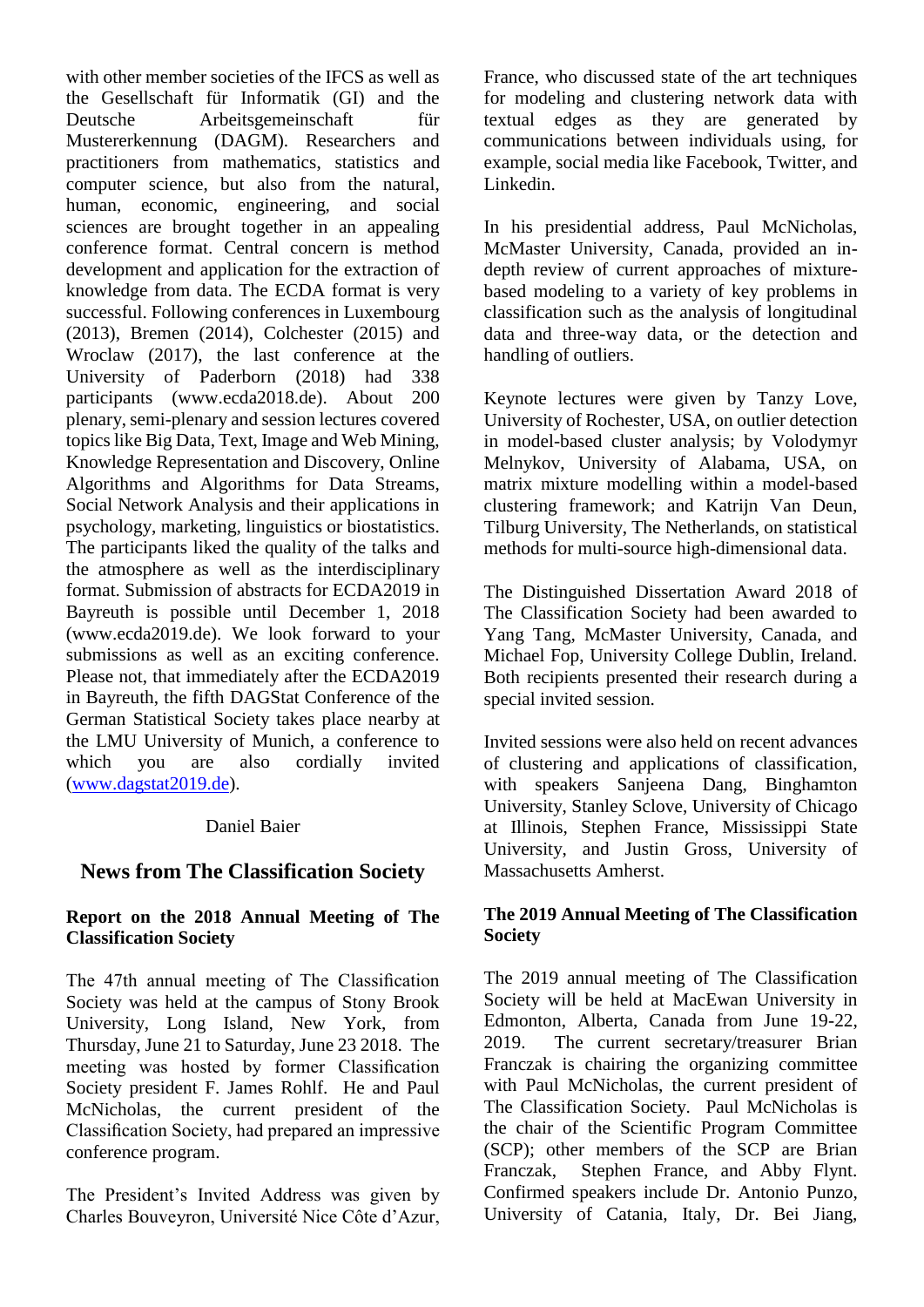University of Alberta, Canada, and Dr. Meredith Wallace, University of Pittsburgh, USA. A special session will be held in honor of longtime society member Stanley Sclove. (Please, see The Classification Society website for further details: https://tcs.wildapricot.org/Meeting)

## **The 2019 Distinguished Dissertation Award of The Classification Society**

Each year, The Classification Society offers a Distinguished Dissertation Award for an outstanding Ph.D. dissertation on clustering, classification, or related areas of data analysis, encompassing associated theory and/or applications. The winner is invited to make a presentation in a special session at the annual meeting of The Classification Society. Dissertations to be nominated for the 2019 Distinguished Dissertation Award must have been completed in 2018. The award committee is chaired by Prof. Volodymyr Melnykov, Department of Information Systems, Statistics,<br>and Management Science. University of and Management Science, University of Alabama. The deadline for nominations is February 1, 2019. (Please, see The Classification Society website for further details: [https://tcs.wildapricot.org/Dissertation-](https://email.campus.uvt.nl/owa/redir.aspx?C=7_UOkNWovm7yrpV0ZFtxEgPk6Kpyp4crPEkDw-MGHR3RsvNZNT7WCA..&URL=https%3a%2f%2ftcs.wildapricot.org%2fDissertation-Award)[Award.](https://email.campus.uvt.nl/owa/redir.aspx?C=7_UOkNWovm7yrpV0ZFtxEgPk6Kpyp4crPEkDw-MGHR3RsvNZNT7WCA..&URL=https%3a%2f%2ftcs.wildapricot.org%2fDissertation-Award))

Hans-Friedrich Köhn

# **News from VOC**

The Dutch/Flemish classification society (VOC) will be celebrating its 35th anniversary with a twoday Jubilee Meeting in early November 2019. The programme will cover exciting topics related to classification and ordination reflecting the width of the field. Please keep an eye on [www.voc.ac](https://email.campus.uvt.nl/owa/redir.aspx?C=pcxgd1iA7PxLL9PuAT53L-uYkTiia-IL_ix6JNe13rGdCNEbNjfWCA..&URL=http%3a%2f%2fwww.voc.ac) for more information.

Pieter Schoonees

# **News from JCS**

# **The 37th Annual Meeting of the Japanese Classification Society**

The 37th Annual Meeting was held on June 9th and 10th, 2018 at The Institute of Statistical Mathematics, Tachikawa, Tokyo.The chairperson of the organizing committee was Nobuo Shimizu (The Institute of Statistical Mathematics).The speakers and the titles of their talks were as follows:

### **Student Session**

- Sparse factor analysis using a majorization algorithm for providing cardinality prespecified loadings, Jingyu Cai (Graduate School of Human Sciences, Osaka University), and Kohei Adachi (Graduate School of Human Sciences, Osaka University).

- Canonical correlation analysis for contaminated data, Seigo Mizutani (Graduate School of Culture and Information Science, Doshisha University), and Hiroshi Yadohisa (Department of Culture and Information Science, Doshisha University).

- Clustering method considering features between two domains, Masaaki Okabe (Graduate School of Culture and Information Science, Doshisha University), and Hiroshi Yadohisa (Department of Culture and Information Science, Doshisha University).

- Deep Architecture for Multiple Sentences, Ryoma Hirose (Graduate School of Engineering Science, Osaka University), and Yoshikazu Terada (Graduate School of Engineering Science, Osaka University).

- Characterization of basketball players using tweet data, Kazuki Konda (Graduate School of Science, Tokai University), and Yoshiro Yamamoto (School of Science, Tokai University). **Special Lecture**

- Classification model of Convenience Stores: by problem types and problem solving methods, Kenji Fukumizu (The Institute of Statistical Mathematics), Yuki Saito (The Graduate University for Advanced Studies (SOKENDAI)), Peng K. Hong (Chiba Institute of Technology), Takafumi Niihara (University of Tokyo), and Hideaki Miyamoto (University of Tokyo).

## **Contributed Session 1**

- Continuous-discrete transformation and quantification, Yasumasa Baba (The Institute of Statistical Mathematics).

- Regularized fuzzy clustering of high dimensional data and its property, Kohei Uno (Graduate School of Human Sciences, Osaka University).

- Statistical matching method using multinomial logit model, Isao Takabe (School of Multidisciplinary Sciences, The Graduate University for Advanced Studies (SOKENDAI)), and Satoshi Yamashita (The Institute of Statistical Mathematics).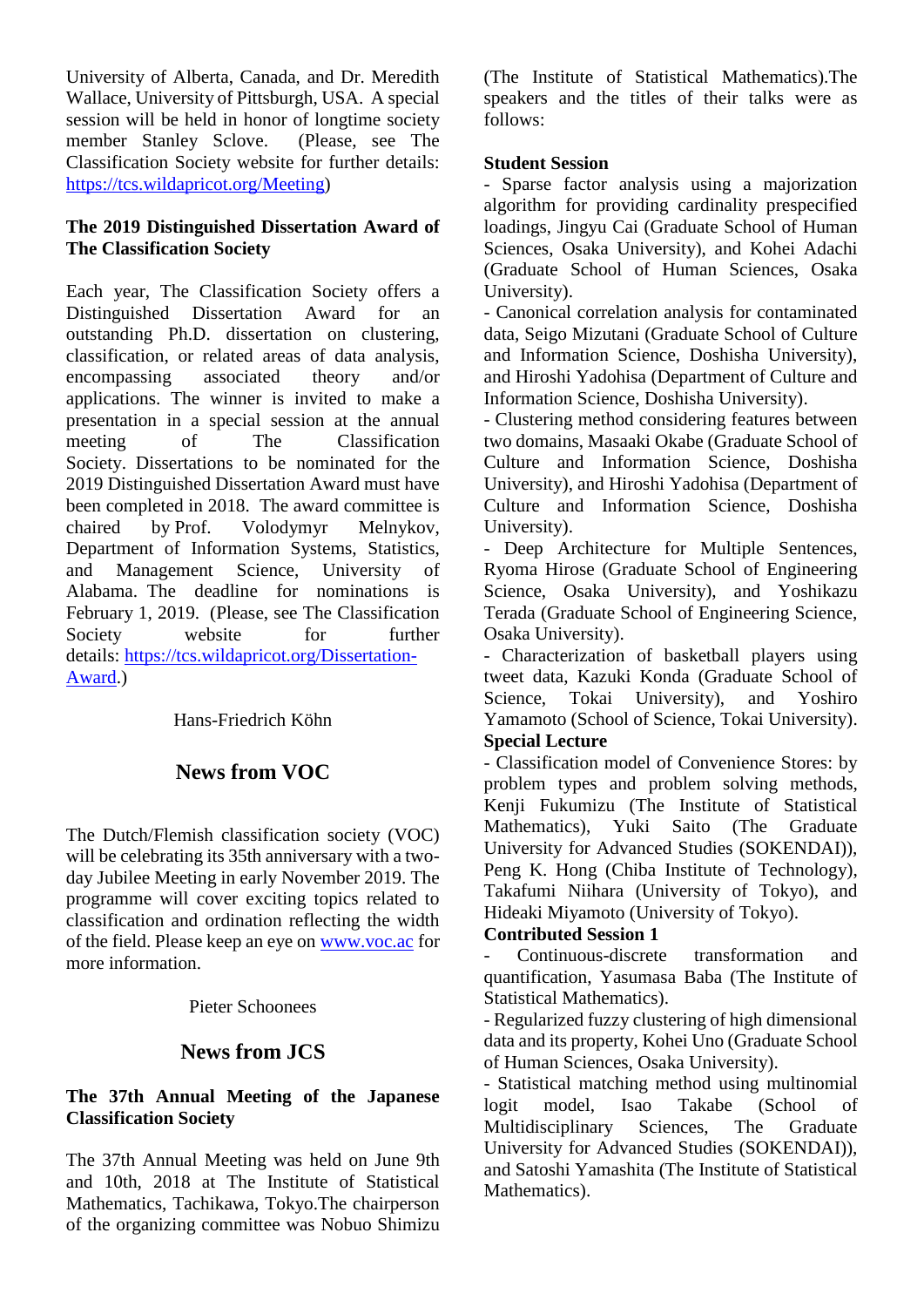#### **Contributed Session 2**

- The use of multiple correspondence analysis as "factor analysis", Takashi Murakami (Department of Sociology, Chukyo University).

- Cultural Manifold Analysis of deep structure of peoples' minds -- "Science of Data" on religious mind and spirituality --, Hiroko Tsunoda (Nihon Wellness Sports University), Fumi Hayashi (Toyo Eiwa University), and Ryozo Yoshino (The Institute of Statistical Mathematics).

#### **Contributed Session 3**

- Visualization for grasping changes over time in Tweet information at the time of disaster, Takamitsu Funayama (Tohoku Medical Megabank Organization, Tohoku University), Yoshiro Yamamoto (School of Science, Tokai University), and Osamu Uchida (School of Information Science and Technology, Tokai University).

- Regional differences to lifesaving activities by Utstein data, Sanetoshi Yamada (Tokai University Research and Information Center), Yoshiro Yamamoto (School of Science, Tokai University),

 Kazuo Umezawa (School of Medicine, Tokai University), and Tomoko Ozeki (School of Information Science and Technology, Tokai University).

- Characterization of model innovators for innovation human resource discovery and training support service, Takafumi Kubota (Tama University), Toshihiro Shiga (Tama University), Minoru Shikada (Japan Research Industries and Industrial Technology Association), and Kazuo Kobayashi (Japan Research Industries and Industrial Technology Association).

### **Information about the Japanese Classification Symposium 2018**

The Japanese Classification Symposium 2018 will be held on November 24th and 25th, 2018 at the Okinawakenseinenkaikan, Okinawa. The chairperson of the organizing committee is Yoshiro Yamamoto (Tokai University). For additional information, please visit website at <http://bunrui.jp/sympo/> (in Japanese).

#### Kensuke Tanioka

# **Upcoming Conferences and Meetings**

#### **November 2018**

The Japanese Classification Symposium 2018, Okinawakenseinenkaikan, Okinawa, November 24th and 25th, 2018, [http://bunrui.jp/sympo/.](http://bunrui.jp/sympo/)

The 60th conference of the South African Statistical Association SASA 2018, Johannesburg, South Africa, 26-29 November, [https://sastat.org.za/sasa2018.](https://sastat.org.za/sasa2018)

#### **January 2019**

IV International Workshop on Proximity Data, Multivariate Analysis and Classification. Annual meeting of the Multivariate Statistics and Classification Group, AMyC2019, of the Spanish Society of Statistics and Operations Research, University of Salamanca, Spain, January 2019, http://amyc.seio.es/.

#### **February 2019**

CARME, the conference on Correspondence Analysis and Related Methods outside of Europe, Stellenbosch, South Africa, 4-6 February 2019, [https://carmesa2019.wixsite.com/conference.](https://carmesa2019.wixsite.com/conference)

#### **March 2019**

The sixth European Conference on Data Analysis, ECDA 2019, University of Bayreuth, Germany, March 18-20, 2019 at [\(www.ecda2019.de\)](https://email.campus.uvt.nl/owa/redir.aspx?C=CYLJbMyi1GR2-zAXQ6ijb6Ru09WZspEh3c64wwPTI3VVqh6IPjTWCA..&URL=http%3a%2f%2fwww.ecda2019.de).

#### **April 2019**

JOCLAD 2019, the XXVI Annual Meeting of the Associação Portuguesa de CLassificação e Análise de Dados (CLAD), the School of Technology and Management of Viseu, Portugal, 11-13 April 2019, http://www.joclad.ipt.pt/joclad2019/.

#### **June 2019**

CS2019, the annual meeting of The Classification Society, MacEwan University in Edmonton, Alberta, Canada, June 19-22, 2019, [www.theclassificationsociety.org](http://www.theclassificationsociety.org/)

#### **August 2019**

IFCS 2019, conference of the International Federation of Classification Societies (IFCS), Thessaloniki, Greece, August 26-29, [http://www.ifcs2019.gr.](http://www.ifcs2019.gr/)